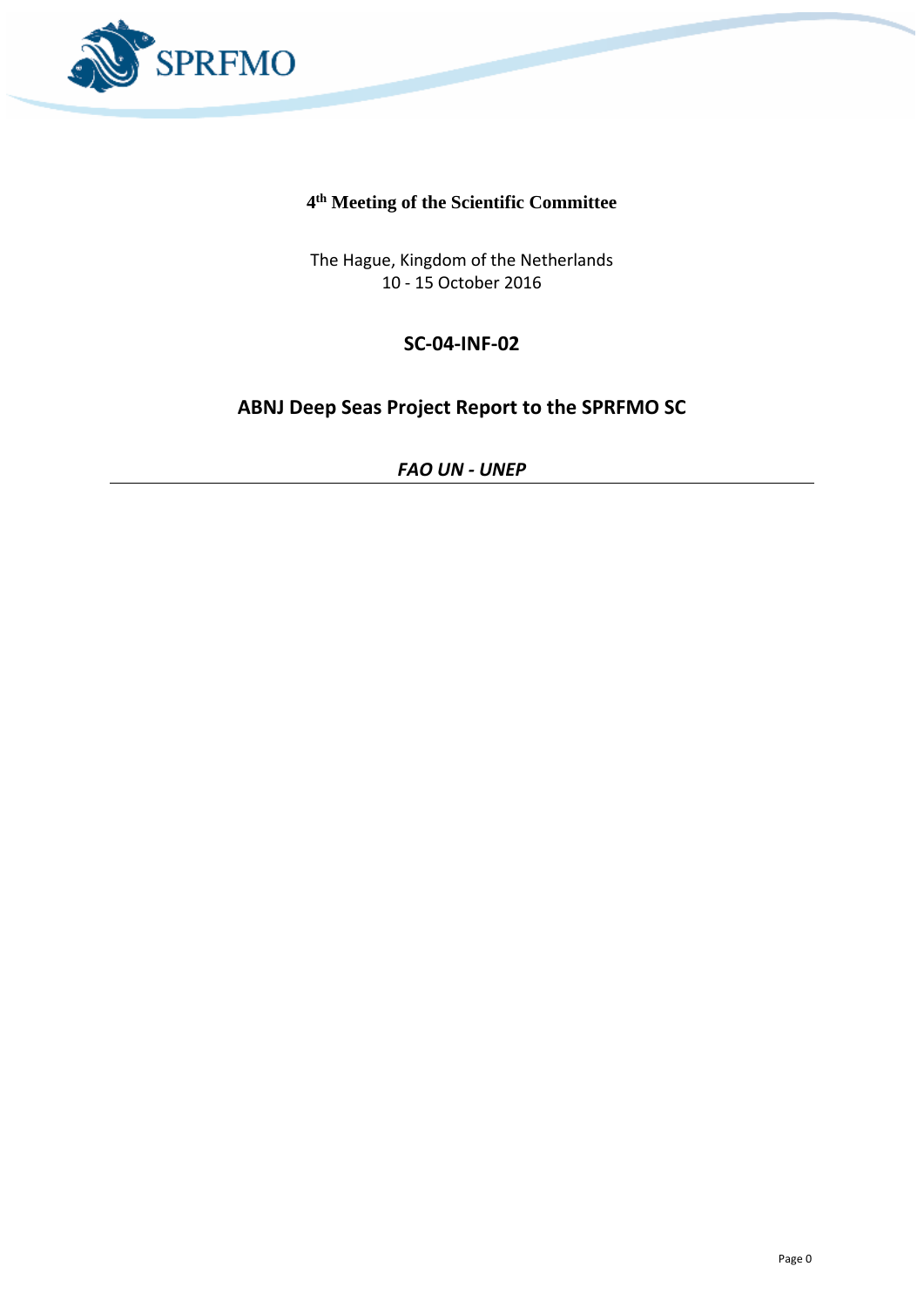

**Food and Agriculture Code dina Agriculture**<br>**Organization of the**<br>**United Nations** 



# **Project update to the SPRFMO Scientific Committee**

**October 2016 • Netherlands**

# **ABNJ Deep Seas Project**

**Sustainable Fisheries Management and Biodiversity Conservation of Deep-sea Living Marine Resources and Ecosystems in the Areas Beyond National Jurisdiction**

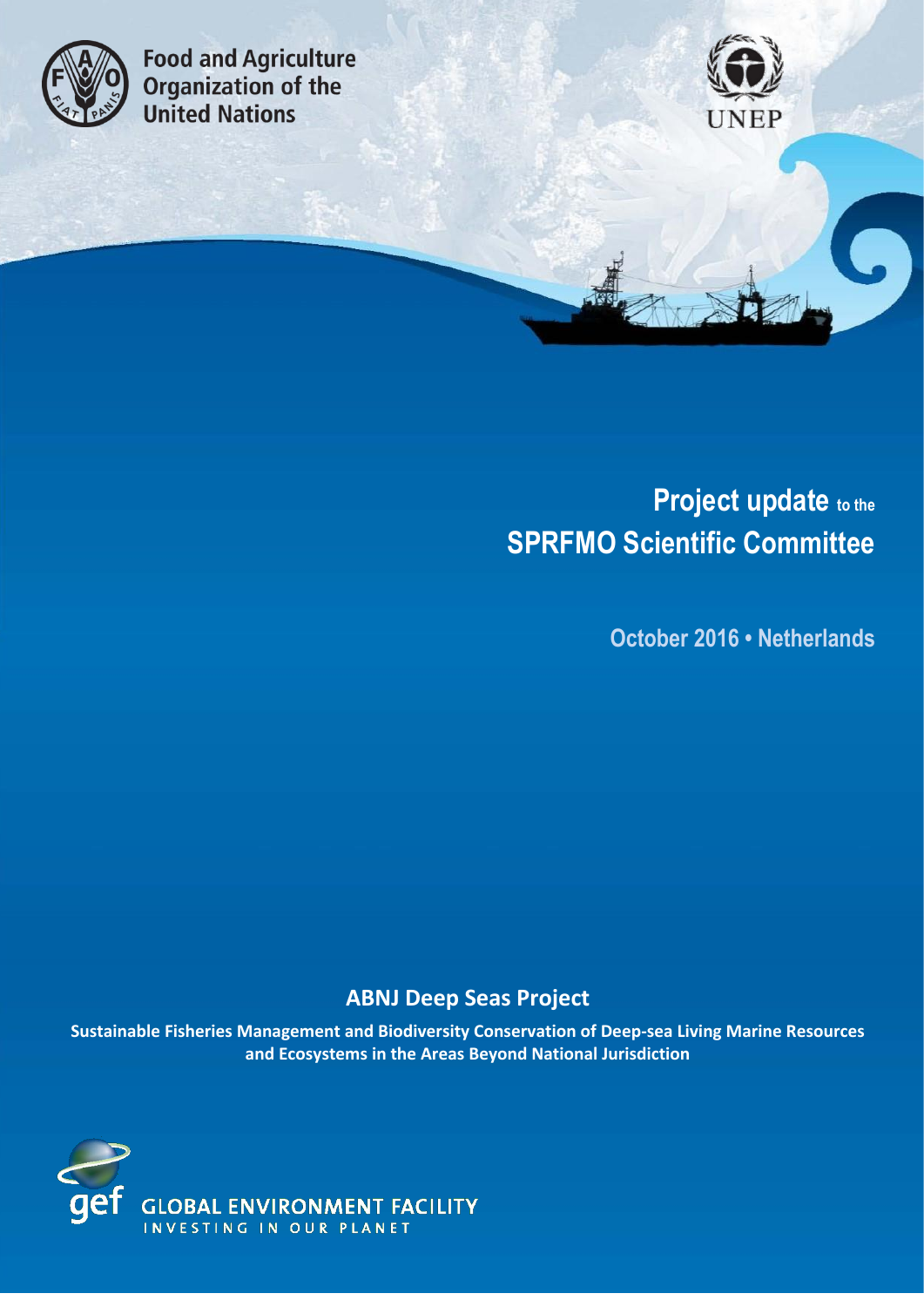#### **SUMMARY**

The ABNJ Deep Seas Project, in association with the other projects of the FAO Deep-seas fisheries Programme, has produced a range of publications that will be available in 2016; including a review of the international legal and policy instruments related to deep-sea fisheries and biodiversity conservation in the ABNJ; technical papers on the biology and assessment of alfonsino and orange roughy; the 2nd edition of the Worldwide Review of Bottom Fisheries in the High Seas; and a report on best practices in VME encounter protocols and impact assessments. Activities relevant to SPRFMO that will be undertaken over the next 12 months include: a review of traceability in deep sea fisheries; a review of rights based management; an examination of monitoring control and surveillance practices; and a characterization of decent work practices related to deep sea fisheries. The project will also trial the use of electronic monitoring systems on deep sea fishing vessels operating in the ABNJ to collect information on VMEs.

## **About the ABNJ Deep Seas Project**

The "Sustainable Fisheries Management and Biodiversity Conservation of Deep Sea Living Resources in Areas Beyond National Jurisdiction Project (ABNJ Deep Seas Project for short) is a five year project designed to enhance sustainability in the use of deep-sea living resources and biodiversity conservation in the ABNJ through the systematic application of an ecosystem approach.

This project has four major components:

1: Strengthening policy and legal frameworks for sustainable fisheries and biodiversity conservation in the ABNJ deep seas;

2: Reducing adverse impacts on VMEs and enhanced conservation and management of components of EBSAs;

- 3: Improving planning and adaptive management for deep sea fisheries in ABNJ; and
- 4: Development and testing of methods for area-based planning.

The ABNJ Deep Seas Project started in September 2014 and is one of four projects under the Common Oceans Programme. Components 1, 2, and 3 are led by the Food and Agriculture Organization of the United Nations (FAO), and Component 4 is led by the United Nations Environment Programme (UNEP) through the World Conservation and Monitoring Centre (UNEP-WCMC). The ABNJ Deep Seas Project is also an integral part of the FAO Deep-seas Fisheries programme, which currently consists of three other projects (Deep-sea Norway, Deep-sea Japan and SponGES), and many activities are implemented through or with support from these initiatives.

#### **How SPFRMO is involved**

SPFRMO is an important partner of the ABNJ Deep Seas Project. SPFRMO has been involved in the design and development of the Project and has agreed to contribute to activities that promote collaboration and sharing of experiences in deep-sea fisheries and associated biodiversity as well as specific activities on capacity building for developing countries. This contribution is coordinated by the SPRFMO Secretariat.

SPFRMO activities associated with the ABNJ Deep Seas Project will contribute an estimated USD 200,000 of project co-financing.

#### **About this report**

This report includes information on the current status of the Project and upcoming activities that are relevant to SPRFMO.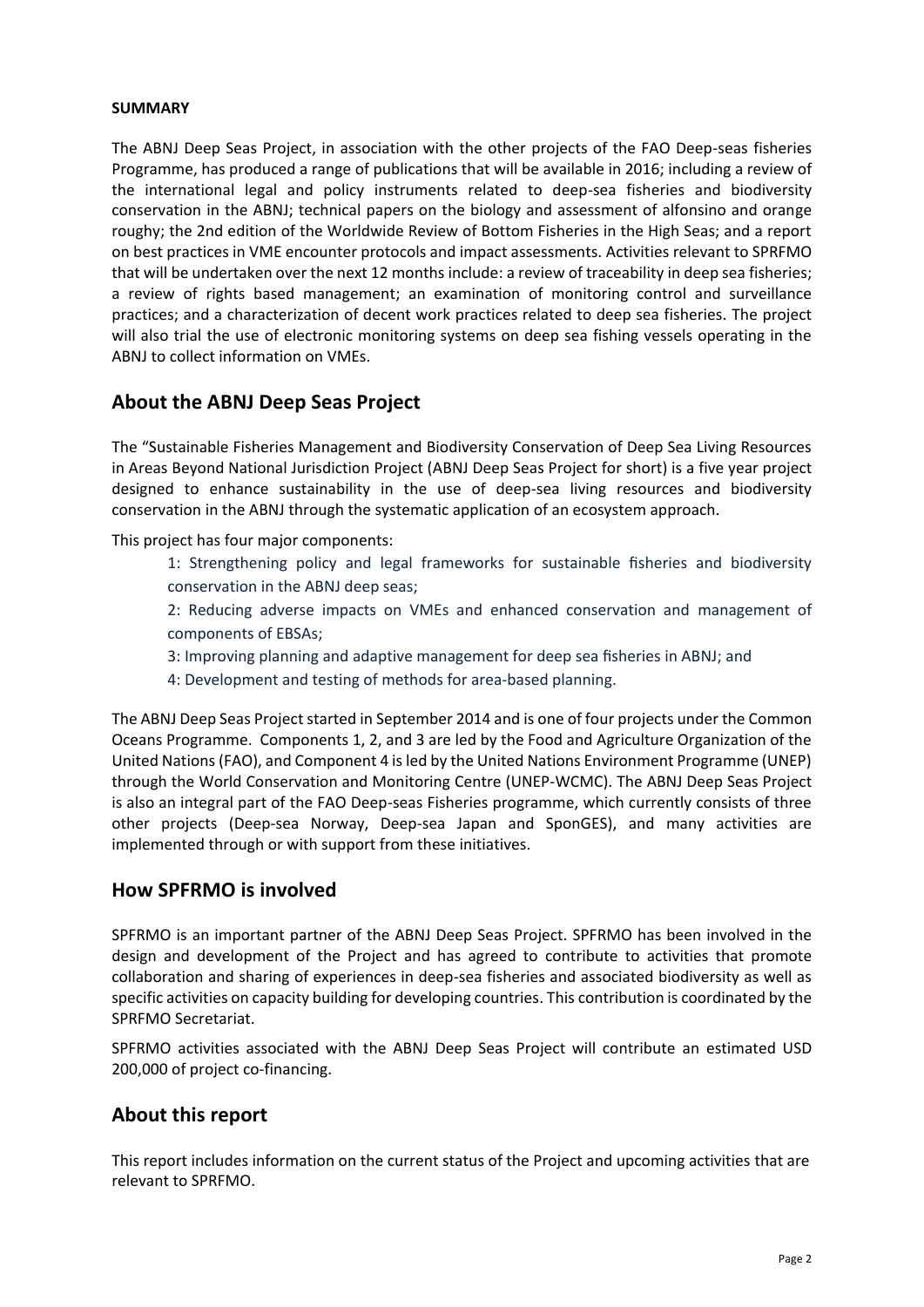# **Current project activities, include:**

#### **The Project Steering Committee**

The first meeting of the Project Steering Committee was held in December 2015, and chaired by the Executive Secretary of NAFO. The PSC adopted the 2016 project work plan.

 **A review of the international legal and policy instruments related to deep-sea fisheries and biodiversity conservation in the ABNJ**

This work focused on the international obligations relating to deep-sea fisheries and biodiversity conservation. It included an analysis of current policy and legal instruments, and identification of the challenges in the implementation of current management requirements. The review and a training guide (to improve implementation) were pre-released in August 2016 for the BBNJ Prepcom, and they are expected to be published in late 2016.

#### **Updating the VME Portal and DataBase**

The VME Portal provides general information on VMEs and the VME DataBase contains information on VME-related measures in ABNJ for each regional fisheries body, including SPRFMO. The Project supports the ongoing maintenance and updating of the systems. [\(www.fao.org/in](http://www.fao.org/in-action/vulnerable-marine-ecosystems/en/)[action/vulnerable-marine-ecosystems/en/\)](http://www.fao.org/in-action/vulnerable-marine-ecosystems/en/).

 **Global reviews and best practices for the assessment and management of key deep-sea species** A global review of alfonsino (*Beryx spp*.), their fisheries, biology and management was published [\(www.fao.org/3/a-i5336e.pdf\)](http://www.fao.org/3/a-i5336e.pdf) in June 2016. A workshop of orange roughy experts was held in June 2016, and a review of orange roughy (*Hoplostethus atlanticus*) biology and assessment will be published in late 2016.

**2nd edition of the Worldwide Review of Bottom Fisheries in the High Seas**

The 2009 Worldwide Review of Bottom Fisheries in the High Seas is being updated and expanded. A meeting of experts from the eight deep sea RFMOs was held in May 2016 to confirm the nature and extent of the work, and the review itself is expected to be published in late 2016.

**Best practices in VME encounter protocols and impact assessments**

A workshop was held in May 2015, in collaboration with the Norwegian Institute of Marine Research (IMR), to facilitate the sharing of best practices and effective solutions on VME encounter protocols and impact assessments. Key messages on the challenges faced by the stakeholders in practicing these methods were identified, and a workshop report containing these has been drafted and will be published in late 2016. The main observations from the Workshop were presented at the BBNJ Preparatory Committee meeting and at the UNGA bottom fisheries review workshop.

A review of current practices and processes for VMEs: A regional review of current practices relating to VMEs is underway. Part of this work included an international workshop to review draft regional chapters (March 2015, Swakopmund, Namibia). Results from the review were presented at the BBNJ Preparatory Committee meeting in September, and the completed review will be published later this year.

#### **Identification guide for deep–sea cartilaginous fishes of the south eastern Pacific Ocean**

Both a species catalogue and field identification guide dedicated to the identification of deep–sea cartilaginous fishes of the south eastern Pacific Ocean will be published in late 2016. The identification guide, available in both English and Spanish, will be tested during a training workshop, planned in November 2016 and supported by Norway, attended by scientists from countries facing the South and Central Eastern Pacific Ocean.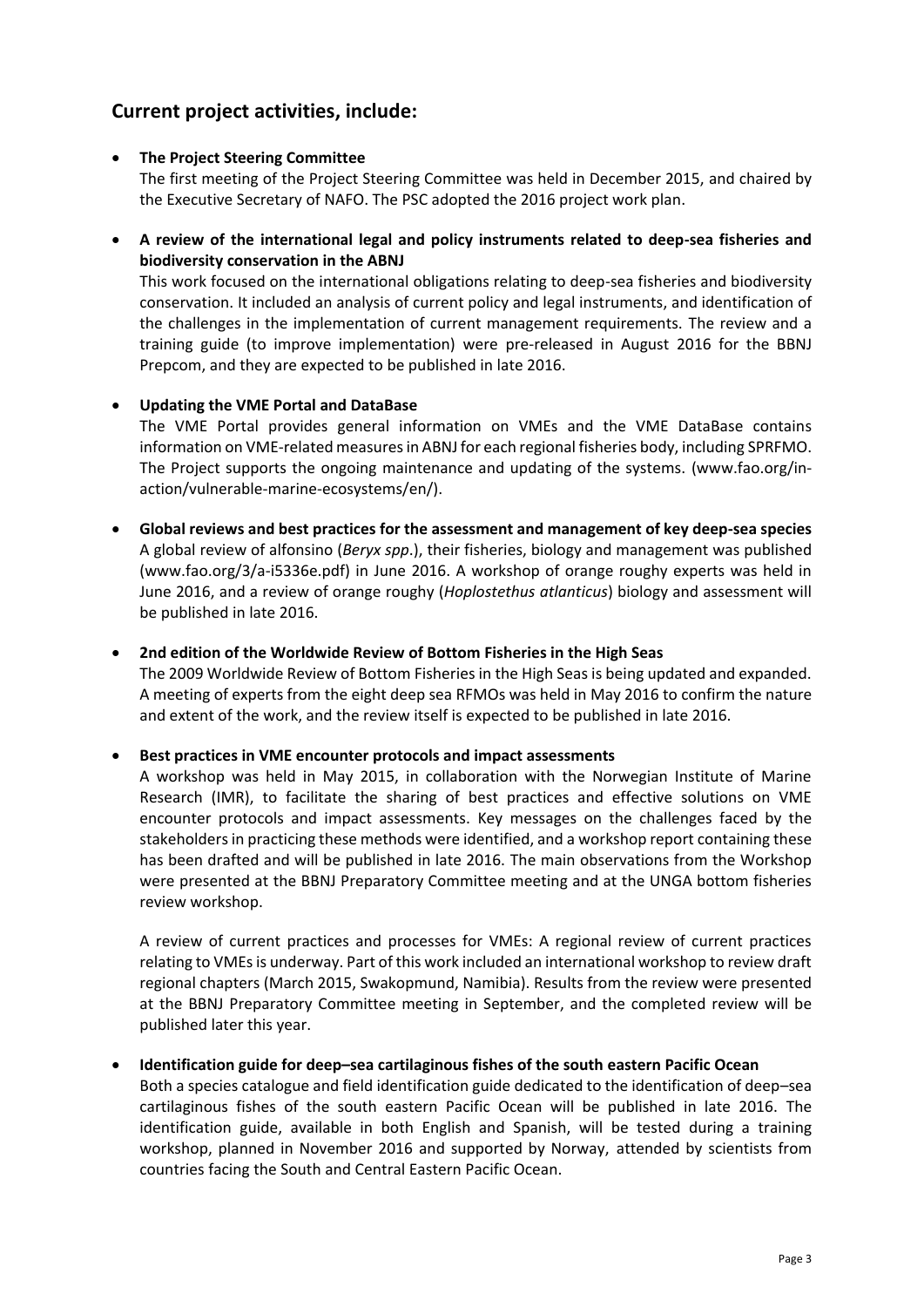#### **Data collection manual**

A biological data collection manual, based on the additional requirements for reporting on vulnerable marine ecosystems included in the FAO International Guidelines for Deep-sea Fisheries in the High Seas will be published in late 2016. The manual is structured into colour coded sections each corresponding to a taxonomic group and each including a set of explanatory and fully illustrated sheets describing the correct methodologies required to collect biological data from marine species in the field.

#### **Review and synthesis of the values of the sectors operating in the ABNJ**

The project is undertaking a review of fishing, mining, oil and gas, waste disposal, cable laying, shipping and pharmaceuticals activities in the ABNJ. It will describe the nature and extent of the activities of these sectors; and where possible, quantitative/monetary valuation information.

#### **Report on lessons leaned on the scientific methods for describing EBSAs**

The CBD Secretariat has reported on practical options for further enhancing scientific methodologies and approaches on the description of areas meeting the EBSA criteria, based on experiences from 12 regional workshops.

#### **Area based planning**

Reviews of institutional arrangements and legal instruments in the Southeast Pacific and Western Indian Ocean have been completed. Global marine datasets of biodiversity importance to these regions have been identified. A review of area-based planning tools and their applicability to deep sea ABNJ has been completed.

#### **Up-coming project activities, include:**

- Training to assist, where necessary, countries better integrate their **international obligations** relating to deep sea fishing in the ABNJ into national laws and policies.
- A review of **traceability** in deep sea fisheries, including an examination of catch documentation schemes and ecolabelling opportunities; and a value chain analysis.
- A review of **rights based management** in deep sea fisheries in the ABNJ.
- An examination of **monitoring control and surveillance** practices in deep sea fisheries in the ABNJ.
- A characterization of **decent work practices** related to deep sea fisheries.
- An analysis of **EAF practices** in the regional bodies with a mandate for the management and conservation of deep-sea fishing in the ABNJ.
- An electronic application for reporting at-sea observations from deep-sea fishing vessels is to be developed by the Information Technology Division of FAO. This application, **SmartForms,** will include an initial set of forms for VME reporting requirements. It will be available for testing by project partners interested in deploying the application in 2017.
- Trialing of **electronic monitoring systems** on deep sea fishing vessels operating in the ABNJ to collect information on VMEs.
- **Review of the implementation of the International Guidelines for the Management of Deepsea Fisheries in the High Seas**. FAO will host a second meeting on the International Guidelines for the Management of Deep-sea Fisheries in the High Seas - challenges and ways forward. The first meeting was held in Busan in 2010 and reviewed the issues encountered by RFMOs and States in implementing the guidelines. The second meeting will review the challenges seven years on, and will take place in 2017.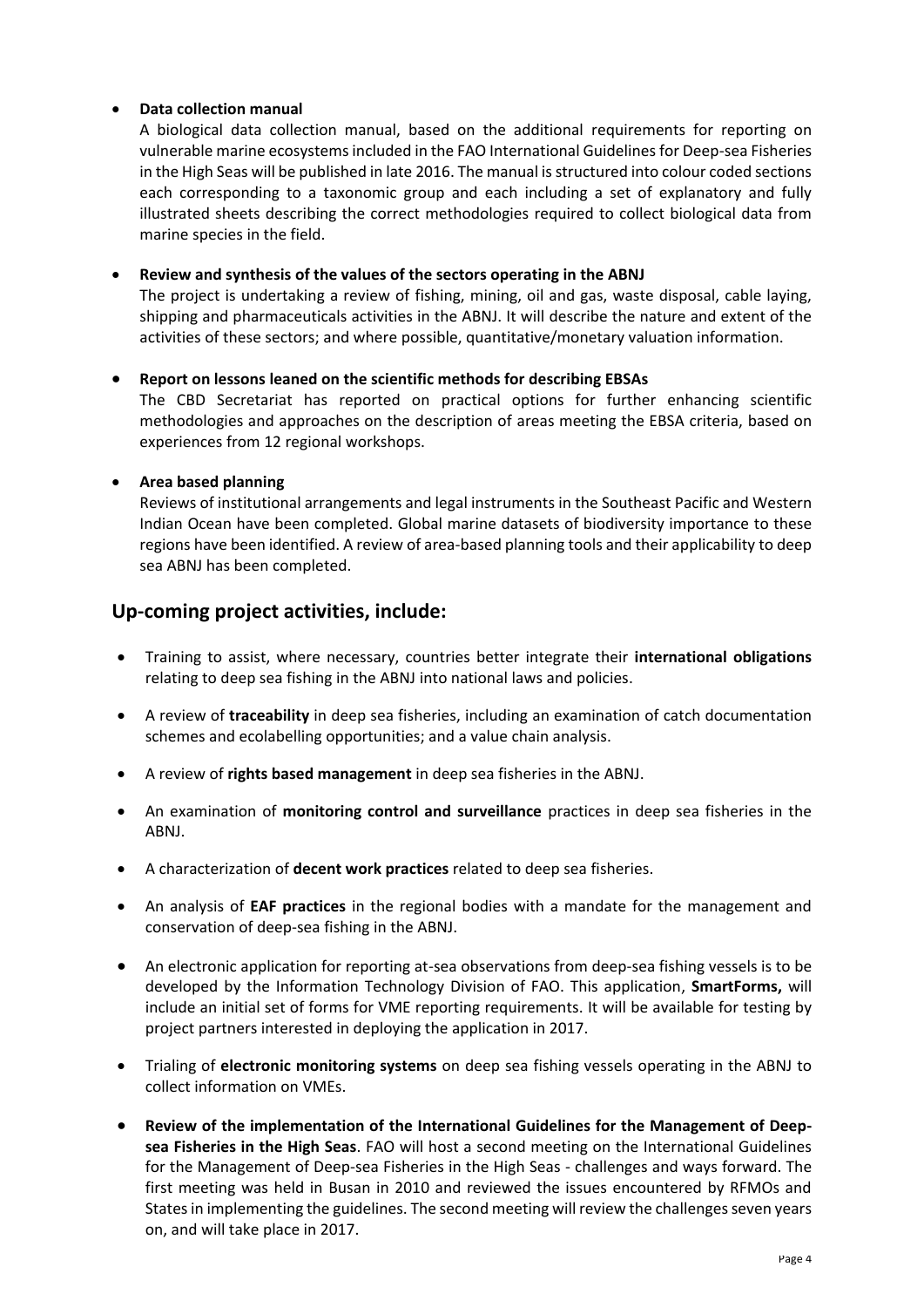The Second **Project Steering Committee meeting** is scheduled for 7-8 February 2017 in Cambridge, England.

# **Find out more about the ABNJ Deep Seas Project**

- Contact the ABNJ Deep Seas Project Coordinator (Dr Chris O'Brien) on [chris.obrien@fao.org](mailto:chris.obrien@fao.org)
- Visit the ABNJ Programme and the ABNJ Deep-seas Project website[: www.commonoceans.org](http://www.commonoceans.org/)